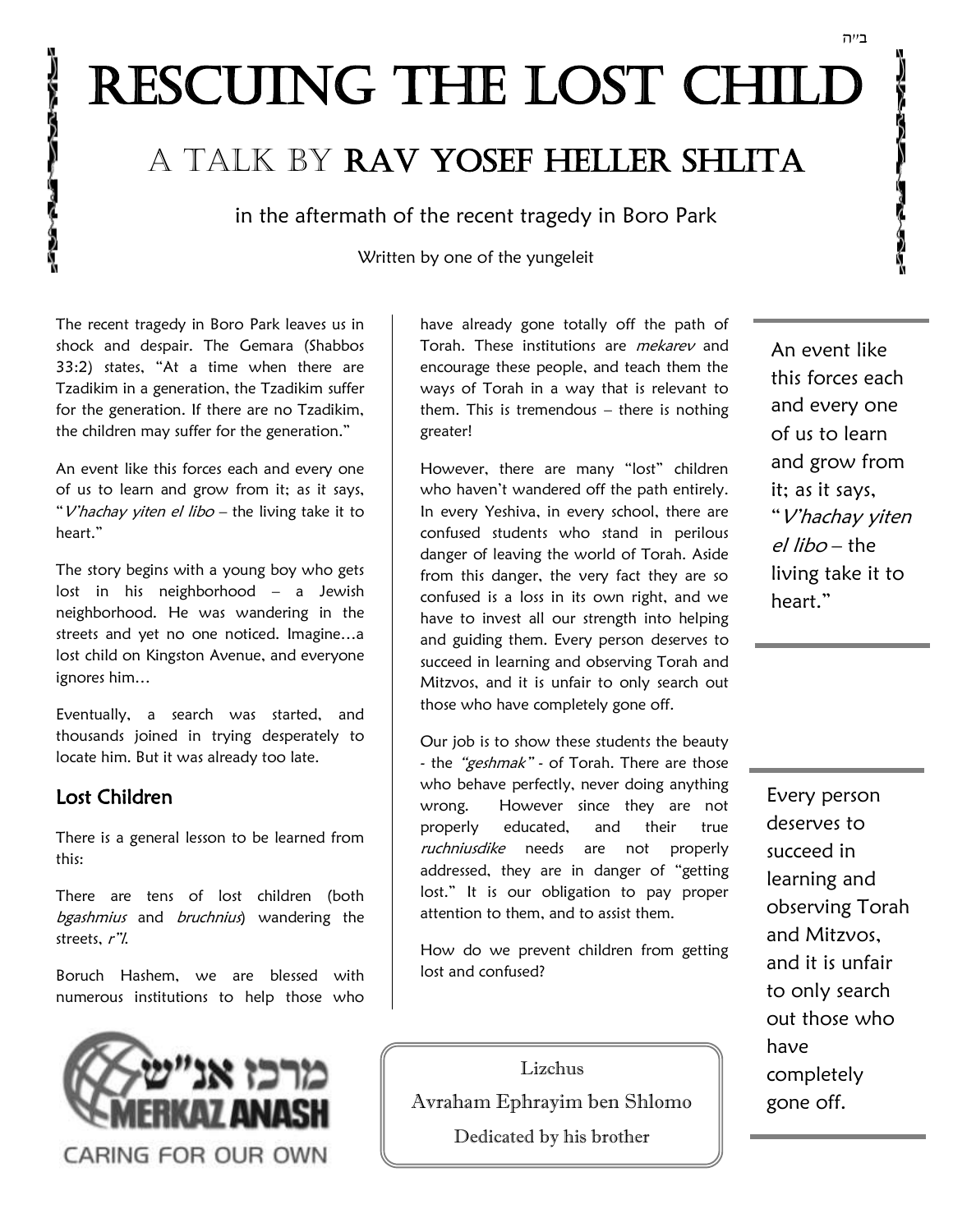# (1) Learning

Since every person is inherently different, we may never demand the same thing from any two individuals. Every person has their own avoda, and every person is able to fully succeed in both learning and *avoda* on the path intended for them.

It is imperative that we impart to each child what he needs to achieve success on his own level, and that the child feels that he is succeeding 100%.

However if a child feels like a failure (a "lo *yutzlach*"), there is a tremendous problem. "Why should I lose out?" he will think. If a child is not succeeding in this area, he will search for success in areas outside of Torah, <sup>r</sup>"l.

The truth is, it is practically impossible to expect our schools to adjust the expectations for each and every individual child. The responsibility therefore falls on the shoulders of the parents, neighbors and friends of the child to see to it that he is fulfilling his true potential.

# Everyone – on their Level

Before the War, it was unheard of that every child learned in Yeshiva the entire day; it was only a selection of students. The remainder learned only part of the day, and spent the rest of their day working.

Today, however, there is a new ideal (that has no source in Torah): everyone has to learn Gemara, and someone who learns Mishnayos is considered a "loser." (Oy, he's learning Mishnayos? He must have a "shvacher kop") Never in history was there such a phenomenon.

Throughout the generations, each person learned according to his level. While one may have learned Gemara Pesachim, yet another was learning Mishnayos Taharos, and the latter was in no way considered less of a *talmid chacham* than the former! Likewise, a third will have learned Chumash, and a fourth; Chumash with Rashi.

The same is true within the study of Gemara itself. One may learn the first  $\frac{f}{f}$  sugya in Pesachim, while his friend learned Arvei Pesachim. Would that make him a lesser person than his friend?

It does not make sense for each person to learn the same thing, for Hashem did not create us the same!

The primary goal of each student is to succeed. If a student feels he is reaching his potential, he will be satisfied – even without being the greatest genius. However if he is not learning something on his level, he will feel unfulfilled, and will become depressed by learning.

For instance: If you were to teach one Mishna a day to a student, using many stories and *meshalim* to explain it, he would feel he is wasting his time, for he knows he is able to complete an entire perek on his own in that time. He is not succeeding.

However this one Mishna a day may be the perfect amount for a second student, and in order for him to fully comprehend the Mishna, he requires all the anecdotes and explanations. Through understanding the Mishna fully today, and learning yet another tomorrow, and so forth, he will feel fulfilled and satisfied. He will have succeeded.

#### Method of Learning

Moreover, while learning, it is impossible that an entire class of 25 students should learn in the same way. Each student has their own style, and would not think in the same way as his classmate.

An example would be of three different students: one mathematically minded, the other philosophically, and the third, technically. Three sharp minds, though entirely different. Is any particular one less smart than the other? Of course not! Hashem created a world in which there are no two identical minds, and each person has their own individuality.

Imagine a class of 40 learning a Gemara featuring a *machlokes* between R' Meir and

The primary goal of each student is to succeed. If a student feels they are reaching their potential, they will be satisfied – even without being the greatest genius.

It does not make sense for each person to learn the same thing, for Hashem did not create us the same!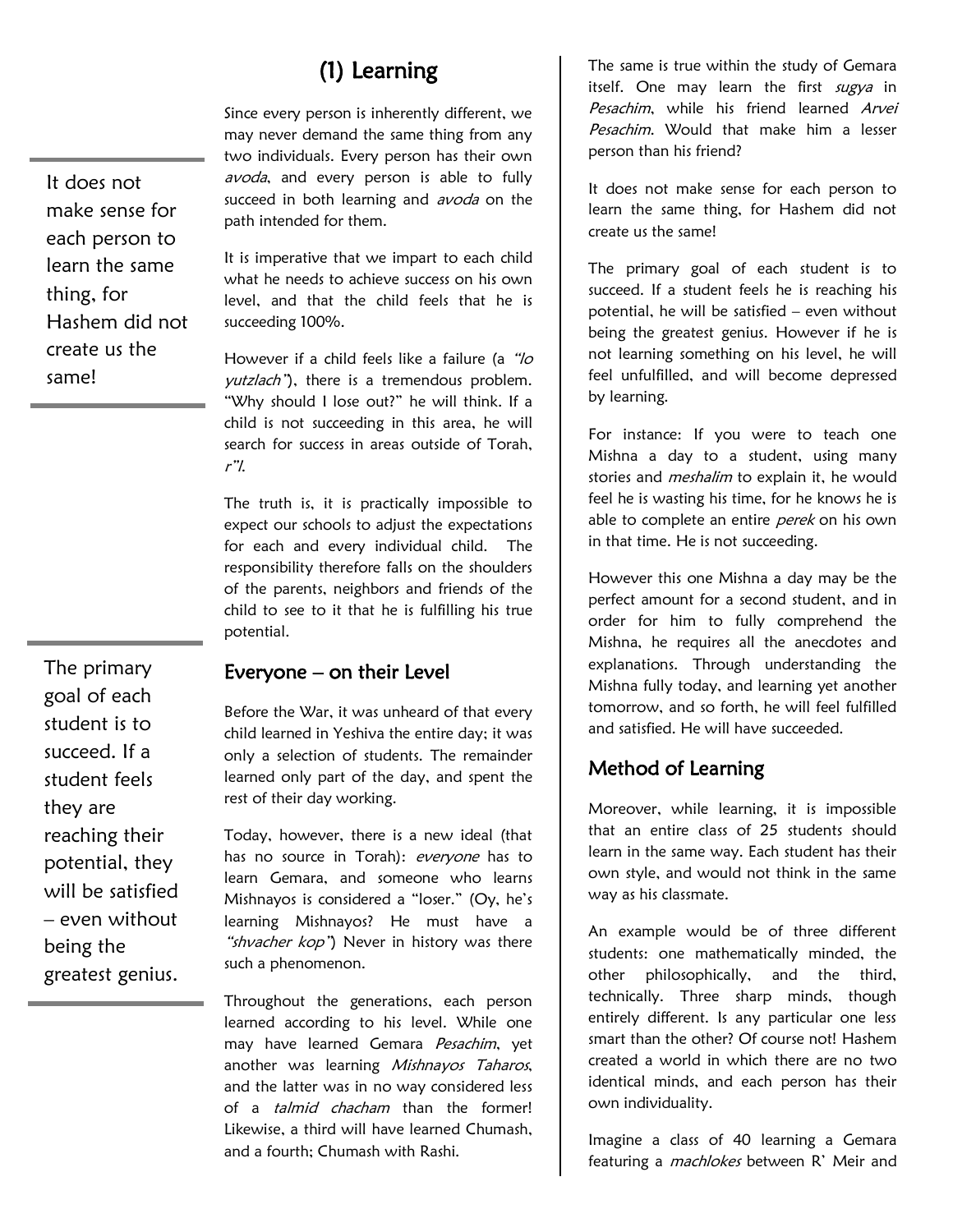R' Yehuda. The Gemara continues on saying that there is a further *machlokes* between Abaye and Rava over that *machlokes*. That leaves you with 4 opinions. Then the Gemara will provide an "ika d'amri" – an alternate version of the *machlokes*. Now you have 8 opinions. Add to that the *machlokes* between Rashi and Tosfos, and you have 16! Now throw in the fact that both the Ketzos and the Nesivos each have different methods of understanding the entire section, and you have a total of 32 opinions to remember.

On the test, the class will be asked to explain the difference between Rashi and Tosfos etc. A mathematically minded child may be able to, but how many others can keep track of so many opinions?

However, some of those very children who are unable to keep track of the opinions will be able to appreciate a complex question regarding a contradiction in the Gemara, and come up with an insightful answer. These are the philosophically minded students.

There are others who will learn about a concept, and figure out its modern day application. Say, "toldos haor" being a microwave or urn, etc. These are the technically minded students.

#### Different Strokes for Different Folks

The lesson from the above is that each institution requires divisions. For instance: in the same age group, there should be one class learning Gemara, a second learning Mishnayos at an advanced level and a third learning practical halachos. (It may be an entire sugya, a piece of Gemara on tefillin, and other sources. Ultimately, the student should receive a certificate proclaiming his mastering of hilchos tefillin.)

To be sure, an institution requires an organized system, it is impossible any other way. It is no less important, however, that a child has various options, and is able to choose a school and class which fits him best. Without such an option, you are practically forcing a philosophical child to think like a

mathematician. Each person should be learning in their way, and thus each person is succeeding and you no longer have "losers."

We need to open many such institutions, and there are many willing donors for such an idea, since they themselves suffered through these methods of teaching. We have to explain to people that we are dealing with matter of *pikuach nefesh*, and as such, if there aren't sufficient funds, we are required to sell all the Sifrei Torah, until each Shul remains with only one!

Baruch Hashem, there has been a recent inspiration for people to write Sifrei Torah. It seems that there is a Hachnosas Sefer Torah almost every month. Certainly, if people are willing to pay for these Torahs, they would be willing to fund such schools, which are simply more vital than new Sifrei Torah.

A woman once wrote the Rebbe stating her desire to have a Torah written in memory of a certain individual. The Rebbe answered (Igr"k vol 30, page 92) that if she were to support someone learning Torah, this would be a greater benefit to the neshama. How much more so in our case, when we are talking about saving lives!

Parents should realize that if their child is unable to succeed in his current place of learning -even with a little more effort, even if he is in middle of a semester, he should be moved immediately!

# (2) Guidance

On Shabbos, I overheard two 13-15 year old bochurim learning a sicha on Parshas Pinchas regarding three levels of mesirus nefesh:

1) The *mesirus nefesh* of *yechida* – the way it is clothed within nara"n.

2) Yechida which is above being clothed within nara"n, however is still has classified by a *tziyur* –form; mesirus nefesh only when required by Shulchan Aruch.

3) Yechida the way it is in essence, above and beyond any sort of form or We need to open many such institutions, and there are many willing donors for such an idea, since they themselves suffered through these methods of teaching.

We are dealing with matter of pikuach nefesh, and as such, if there aren't sufficient funds, we are required to sell all the Sifrei Torah, until each Shul remains with only one!